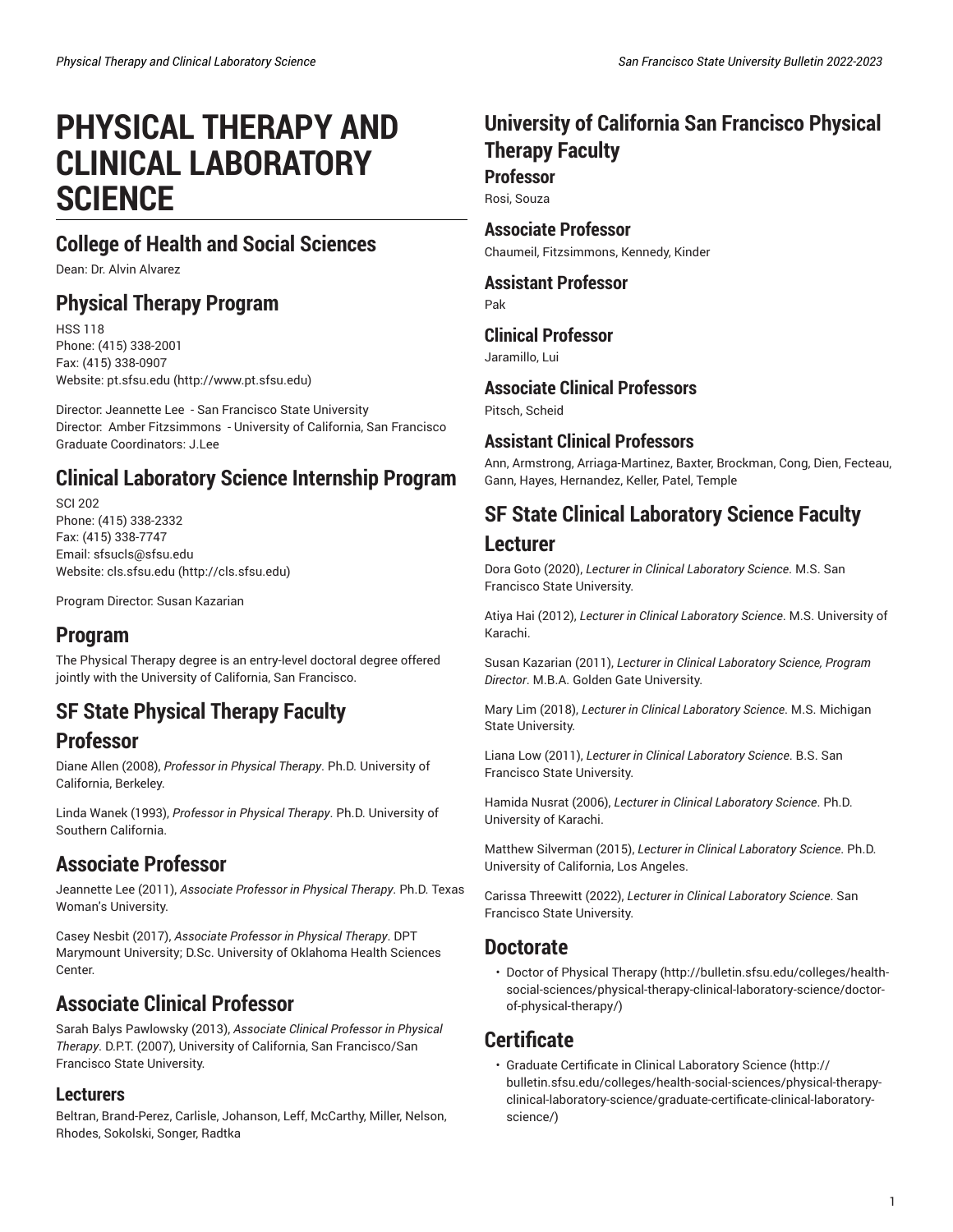### **Physical Therapy**

#### **PT 700 Multisystem Pathokinesiology (Units: 4)**

Prerequisites: Restricted to Doctor of Physical Therapy graduate students; PT 201, PT 204A.

An integrated approach to the pathophysiology, evaluation, treatment, and management considerations related to patients with multi-systems musculoskeletal, cardiopulmonary, medical, and integumentary dysfunctions with a focus on physical therapy practice in the acute care environment. Long-term management, adaptive equipment/procedures, and preventative aspects of care are also discussed. Lecture, 2 units; laboratory, 2 units. (Plus-minus letter grade; no CR/NC allowed; RP)

#### **PT 704 Education, Health Promotion, Wellness, and Prevention in Physical Therapy (Units: 2)**

Prerequisite: Restricted to graduate Physical Therapy students.

Principles of communication, learning, and memory affecting physical therapists' roles as an educator in individualized patient and caregiver instruction, staff development programs, community health, wellness, and prevention programs. (Plus-minus letter grade; no CR/NC allowed; RP)

**PT 705 Administration and Organization in Physical Therapy (Units: 2)** Prerequisite: Restricted to graduate Physical Therapy students.

Specific administrative and planning skills required for physical therapy practice in various settings. Quality assurance, documentation, personnel and fiscal management, planning, contracting, health services administration, health care team, professional and medical-legal issues. (Plus-minus letter grade only)

#### **PT 706 Structure, Function, and Motion in Physical Therapy (Units: 2)** Prerequisite: Graduate Physical Therapy students.

Combine knowledge of human anatomy with basic structural and kinesiological principles to understand the normal functional motion of the spine, trunk, and extremities. Lecture, 1 unit; laboratory, 1 unit. (Plusminus letter grade only)

#### **PT 710 Neurological Pathokinesiology I (Units: 4)**

Prerequisite: Restricted to graduate Physical Therapy students.

Pathokinesiological and neuromotor principles applied to physical therapy assessment and intervention for neurological dysfunction; physical rehabilitation of adults with neurological impairments, limitations, and disability from trauma, tumors, vascular problems, infectious or degenerative diseases. Lecture, 2 units; laboratory, 2 units. (Plus-minus letter grade only)

#### **PT 711 Neurological Pathokinesiology III (Units: 3)**

Prerequisites: Restricted to graduate Physical Therapy students; PT 710 and PT 213.

Pathokinesiological and neuromotor principles applied to examination, evaluation, diagnosis, prognosis, plan of care, and intervention of neurological dysfunction in pediatric patients. Includes dysfunction from trauma, congenital defects, and degenerative diseases. Lecture, 2 units; laboratory, 1 unit. (Plus-minus letter grade only)

#### **PT 720 Cardiopulmonary Pathokinesiology I (Units: 2)** Prerequisite: Restricted to graduate Physical Therapy students.

Assessment and treatment of kinesiological/physiological dysfunction of cardiac and pulmonary systems. Physical rehabilitation or training for cardiac and/or pulmonary limitations arising from trauma, disease, congenital defect, or lifestyle. Lecture, 1 unit; laboratory, 1 unit. (Plusminus letter grade only)

**PT 735 Psychosocial Issues in Rehabilitation Sciences, Part I (Units: 2)** Prerequisite: Restricted to graduate Physical Therapy students.

Exploration of one's individual biases, values, and judgments of psychosocial factors that influence patient and physical therapist interactions; identifying key psychosocial issues and providing intervention and support services where appropriate. (Plus-minus letter grade only)

#### **PT 736 Ecological and Organizational Issues in Rehabilitation (Units: 3)** Prerequisite: Restricted to graduate Physical Therapy students.

Cultural, environmental, and legislative issues affecting accessibility of physical therapy and related services. Sociocultural issues relative to quality of health as a right; influences of political and fiscal climates on trends in models of health care delivery. (Plus-minus letter grade only)

**PT 737 Psychosocial Issues in Rehabilitation Science, Part II (Unit: 1)** Prerequisite: Restricted to graduate Physical Therapy students.

Exploration of one's individual biases, values, and judgments of psychosocial factors that influence patient and physical therapist interactions; identifying key psychosocial issues and providing intervention and support services where appropriate. (Plus-minus letter grade only)

#### **PT 741 Musculoskeletal Pathokinesiology I (Units: 4)**

Prerequisites: Restricted to graduate Physical Therapy students; PT 200, PT 201, PT 706.

Surface anatomy, basic structure, biomechanical principles applied to the understanding of normal and abnormal human motion in the lower extremities and to the analysis of physical function. Examination, evaluation, treatment skills for musculoskeletal disorders. Lecture, 2 units; laboratory, 2 units. (Plus-minus letter grade only)

#### **PT 742 Musculoskeletal Pathokinesiology II (Units: 4)**

Prerequisites: Restricted to graduate Physical Therapy students; PT 741.

Surface anatomy, basic structure, biomechanical principles applied to the analysis of normal/ abnormal human motion, and physical function in the spine, pelvis, upper extremities. Examination, evaluation, and treatment skills for musculoskeletal disorders. Lecture, 2 units; laboratory, 2 units. (Plus-minus letter grade only)

#### **PT 743 Musculoskeletal Pathokinesiology III (Units: 3)**

Prerequisites: Restricted to graduate Physical Therapy students; PT 741 and PT 742.

Screening, examination, evaluation, and therapeutic treatment techniques, including both manual and exercise-based treatments, for the management of complex patients with musculoskeletal dysfunctions. Lecture, 2 units; laboratory, 1 unit. (Plus-minus letter grade only)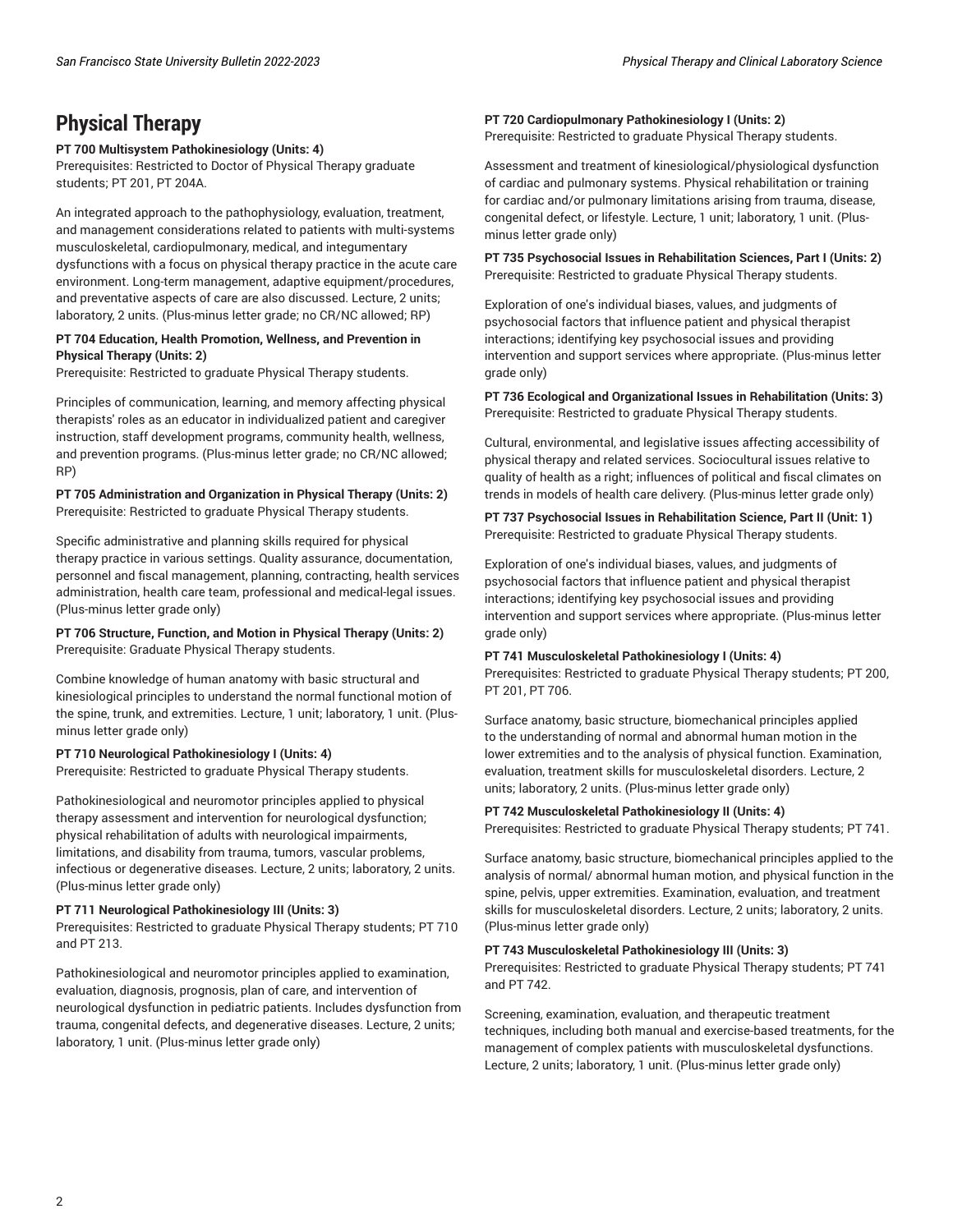#### **PT 801 First Full-Time Clinical Education Experience I (Units: 6)**

Prerequisites: Restricted to graduate Physical Therapy students; Firstyear coursework with a GPA of 3.0 or better.

Students provide physical therapy examination, evaluation, and intervention under the guidance and supervision of a licensed physical therapist in clinical facilities. This is a 10-week full-time first clinical education experience. Students will submit personal goals and reflections and present an in-service. (CR/NC only, RP)

#### **PT 802 Intermediate Full-Time Clinical Education Experience II (Units: 6)** Prerequisites: Restricted to graduate Physical Therapy students; Firstand second-year coursework with a GPA of 3.0 or better.

Students provide physical therapy examination, evaluation, and intervention under the guidance and supervision of a licensed physical therapist in clinical facilities. This is a 12-week full-time intermediate clinical education experience. Students will submit personal goals and reflections and present an in-service. (CR/NC only, RP)

#### **PT 803 Terminal Full-Time Clinical Education Experience III (Units: 6)** Prerequisites: Restricted to graduate Physical Therapy students; PT 410A, PT 410B, PT 801, and PT 802 with a GPA of 3.0 or better.

Students will demonstrate competence in physical therapy evaluation and treatment, applying sound scientific rationale, and incorporating clinical reasoning and clinical decision-making skills in all aspects of physical therapy care. This is a 12-week full-time clinical education experience. (CR/NC only, RP)

#### **PT 899 Independent Study (Units: 1-3)**

Prerequisites: Restricted to graduate Physical Therapy students; permission of the major adviser and supervising faculty member. Open only to graduate students who have demonstrated the ability to do independent work.

Independent study or research planned, developed, and completed under the direction of a faculty member. May be repeated for a total of 6 units. [CSL may be available]

#### **PT 908 Professional Colloquium (Unit: 1)**

Prerequisites: Restricted to Physical Therapy doctoral students an PT 208 (UCSF).

Topics relative to evidence-based PT practice: ethics, human subjects, research, authorship, scientific writing; and to professional issues: legislation, direct access to PT services and reimbursement for services. (Plus-minus letter grade only)

#### **PT 910 Evidence Based Practice (Units: 4)**

Prerequisites: Restricted to graduate Physical Therapy students; successful completion of PT 209 or the equivalent; or permission of the instructor.

Students will continue the evidence-based review they started in PT 209, performing a meta analysis to answer their own research question. Students will present their findings orally and in a publication-style manuscript for the DPT culminating experience. (Plus-minus letter grade only)

#### **PT 920 Case Reports I (Unit: 1)**

Prerequisite: Restricted to graduate Physical Therapy students.

Research and preparation of a case report on the diagnosis and treatment of a patient care problem relevant to physical therapy. (CR/NC grading only)

#### **PT 921 Case Reports II (Units: 4)**

Prerequisites: Restricted to graduate Physical Therapy students; PT 920.

Research, preparation, and presentation of a case report on the diagnosis and treatment of a patient care problem relevant to physical therapy. (Plus-minus letter grade; CR/NC not allowed; RP)

#### **PT 960 Teaching Practicum (Units: 3)**

Prerequisites: Restricted to doctoral Physical Therapy students and PT 704 or equivalent.

Develop necessary teaching skills for classroom, clinic and laboratory. Students take this course at least twice and teach in the clinic at least one semester and in the classroom one semester. May be repeated for a total of 12 units. (CR/NC only)

#### **PT 990 Doctoral Colloquium (Unit: 1)**

Prerequisites: Restricted to doctoral Physical Therapy students and California licensure.

Forum for discussion on current research, application of research to practice. Students participate in all semesters in the doctoral program and are responsible for planning at least one session. Must be repeated for a total of 8 units.(CR/NC only)

#### **PT 996 Directed Studies (Units: 3)**

Prerequisite: Restricted to doctoral Physical Therapy students.

Development of research skills in preparation for doctoral laboratory original research. Student will be in a laboratory setting with faculty, postdoctoral and pre-doctoral students. Consists of seminars, journal clubs, and laboratory assignments. May be repeated for a total of 9 units. (CR/ NC only)

#### **PT 997 Research (Units: 2)**

Prerequisites: Restricted to doctoral Physical Therapy students; 9 units of PT 996 or UCSF equivalent; passing score on Oral Comp exam.

Collection of data on original research project under the direction of dissertation advisor and dissertation committee. Determination of objectives and evaluation criteria by advisor based on stage of the project. May be repeated for a total of 8 units. (CR/NC only)

### **Clinical Laboratory Science**

#### **CLS 701 Clinical Chemistry and Urinalysis (Units: 4)**

Prerequisites: Restricted to Clinical Laboratory Science certificate program students with a California State trainee license.

Overview of clinical biochemistry and renal function. Proper specimen collection, instrumentation, quality assurance, and physical and chemical analysis of samples. Case histories and laboratory practice emphasize the correlation between laboratory findings and clinical conditions. Seminar, 3 units; laboratory, 1 unit. (Plus-minus letter grade only)

#### **CLS 702 Clinical Laboratory Science Internship I (Units: 4)**

Prerequisites: Restricted to Clinical Laboratory Science certificate program students with a California State trainee license.

Clinical training in a clinical laboratory for licensure in California and the American Society for Clinical Pathology (ASCP). May be repeated for a total of 8 units. (CR/NC grading only)